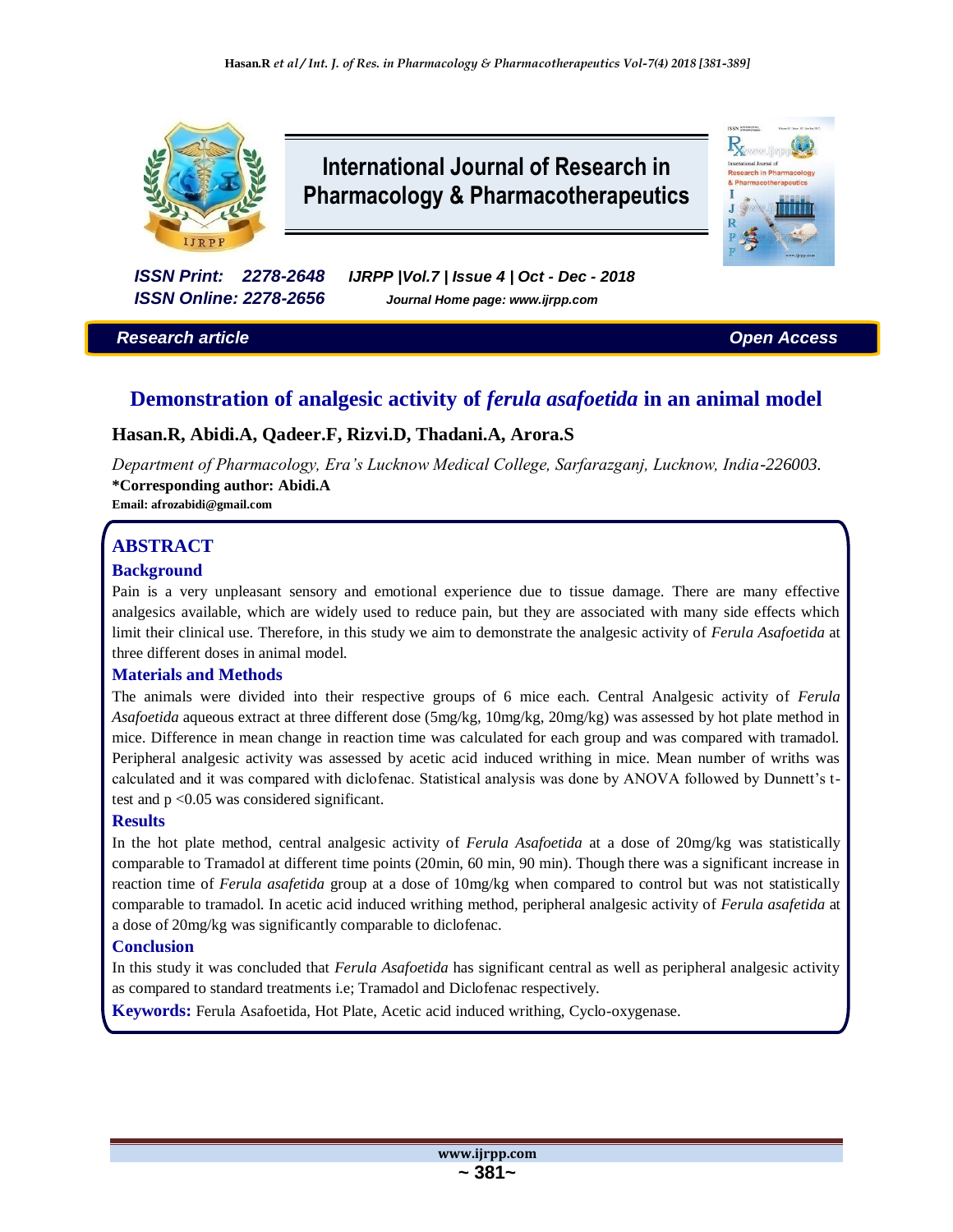## **INTRODUCTION**

Pain defined by the International Association for Study of Pain (IASP), as an "unpleasant sensory and emotional experience because of actual damage or potential tissue damage.''[1]

Clifford J Woolf suggests that there are three classes of pain: nociceptive pain, inflammatory pain associated with tissue damage and immune cells infilteration, and pathological pain which is characterised as a state of disease caused by nervous system damage or nervous system dysfunction (for example fibromyalgia, peripheral neuropathy, tension type headache, etc.) [2]

Inflammation can be the cause of pain. Till now it has been seen that many endogenous substances such as prostaglandins and peptides play an important role in the process of inflammation. Nonsteroidal antiinflammatory Drugs (NSAIDs) which have antiinflammatory activity also have analgesic activity. [3]

Treatment of pain as well as inflammation is one of the major challenges. Management of many patients, who suffer from chronic and subacute pain, is quite challenging. So there is a need of an integrative approach. Increment in pain threshold sensation and improvement in the quality of life are the main components of effective pain control.

Despite that there are many effective analgesics available today which are widely used to reduce pain, most of the analgesics has lots of side effects which limit their clinical use [4]. Gastric pain, mucosal ulceration and loss of blood are produced by almost all NSAIDs to varying extents. Gastric toxicity is a major consideration regarding NSAIDs. NSAIDs causes Inhibition of cyclo-oxygenase (COX-1) mediated synthesis of PGs (PGE2, PGI2) which are gastroprotective. The deficiency of PGs causes reduction of mucus and secrection of bicarbonate ions, this leads to increased secretion of gastric acid and causes ulceration. Thus, NSAIDs enhance aggressive factors and reduce defensive factors in gastric mucosa which are ulcerogenic. This causes Peptic ulcer which significantly affects the quality of life.

Nowadays, there is increase in the use of many cultivated or wild plants which has various medicinal properties to cure or to prevent the disease [5] Pharmacologists as well as pharmaceutical industries are searching for new compounds having analgesic activity. Due to many side effects related to the use of NSAIDs, it is logical to search for a plant based medicine having analgesic activity, which could be used as pain killers with almost same efficacy and potency and reduced side effects. [6]

Ferula assafoetida is a synoicous, herbal, continual plant. [7] Oleo-gum-resin is obtained from the rhizome and root of the plant of Ferula asafoetida. [8] It is commonly known as "*Hing".*

Many pharmacological activities of Ferula Asafoetida have been studied, such as antioxidant, antispasmodic and hypotensive, antibacterial, antiviral, antifungal, cancer protective, anti-diabetic, anticancer, antispasmodic, relaxant effect, and neuroprotective role. [9] Various other pharmacological activities have been studied like anti inferitility, antinociceptive, analgesic, hepatoprotectant, anti haemolytic, anti hyperlipidemic effects, aphrodisiac, antiulcerogenic, nephroprotective, anti obesity, etc. [10]

As there are many limitations associated with the current analgesic treatment, therefore, we evaluated the analgesic activity of *Ferula Asafoetida* at different doses centrally as well as peripherally.

## **MATERIALS AND METHODS**

A total of 36 Swiss Albino Mice of either sex, (weight 25-30gm) were taken. The animals were maintained in cages, under a temperature of  $25 \pm$ 2°Cand 45-55% relative humidity, with a 12-hour light/dark cycle. They were allowed food and water ad libitum.

All experiments were performed after approval from Institutional Animal Ethics Committee of Eras' Lucknow Medical College and as per the guidelines of Animal Care by CPCSEA.

Approval No: ELMC/PHARMA/2018/ (IAEC)-02- IMP/2018-1

*Ferula* Asafoetida powder was procured from the local market in Lucknow, Uttar Pradesh, INDIA and authenticated by a botanist in Lucknow.

#### **Method of preparation of** *Ferula Asafoetida*  **Extract [11]**

10gm *Ferula Asafetida* powder was dissolved in distilled water (100ml) overnight at room temperature and the suspension which was obtained was administered intraperitoneally at three doses (5mg/kg, 10mg/kg, 20mg/kg) to the animals.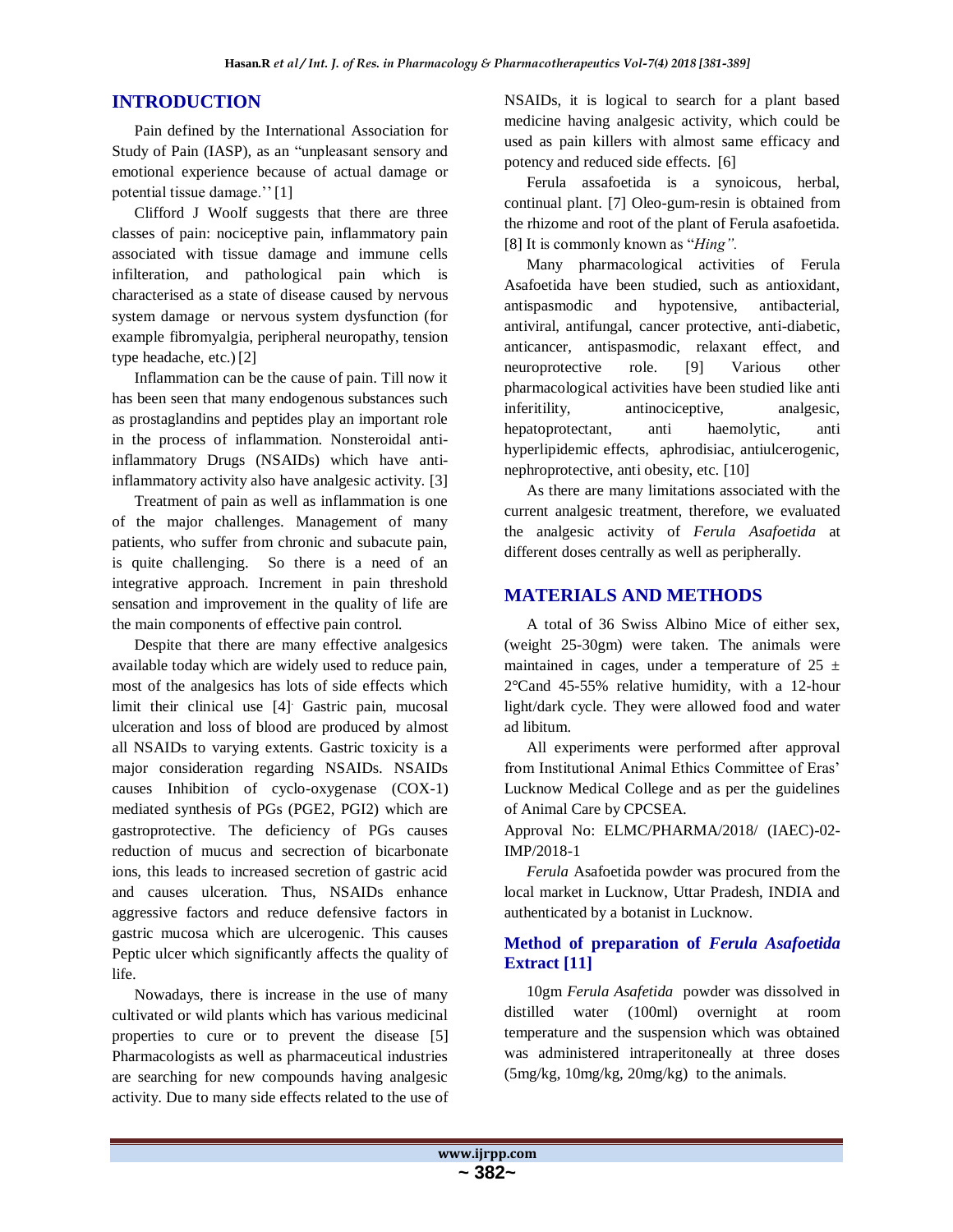#### **Drugs and extract administration**

Tramadol at a dose of 22.8mg/kg [13] and sodium diclofenac at a dose of 30 mg/kg [15] were used as standard drugs as central analgesic and peripheral analgesic respectively and were administered intraperitoneally (i.p).

*Ferula asafoetida* was administered at 3 doses-5mg/kg, 10mg/kg and 20mg/kg i.p.

#### **Experiment Protocol**

Total of 36 mice were taken. Analgesic activity was measured by 2 methods.

#### **Hot Plate Method [13]**

This method was used for evaluating the effects of centrally acting analgesics. [3]

Animals were divided into groups having 6 mice each.

*Group 1:* Control– Distilled water 1ml/kg i.p.

*Group 2:* Standard: Tramadol 22.8mg/kg i.p.

*Group 3: Ferula Asafoetida* Group (Test Group)

- *3A- Ferula Asafoetida* extract i.p. at a dose of 5mg/kg
- *3B- Ferula Asafoetida* extract i.p at a dose of 10mg/kg
- *3C- Ferula Asafoetida* extract i.p at a dose of 20mg/kg

Before starting the experiment, animals were accommodated to the hot plate instrument for 5 minutes. The hot-plate apparatus, consists of a electrically heated surface. The temperature is controlled at 55° to 56°C. Before the drug adminstration, each animal was placed into an acrylic cylinder on the heated surface, and the time between placement and licking of their hind paws or jumping (whichever occurred first), was recorded in seconds as the response latency which is the reaction time. It was taken as the control latency for each mice. To prevent the burning of tail or paw a cut off time of 45 seconds was taken.

Each animal was given with its respective drug. The reaction time of each mouse was again evaluated at 20, 60 and 90 minutes [3] after the administration of the drug to record the test latencies until either licking or jumping occurs. Control and test latencies for each group was recorded and was then compared.

#### **Acetic acid-induced writhing test [14]**

This method has been used for evaluating the effects of peripherally acting analgesics. [3] Animals were divided into groups having 6 rats each.

*Group 1:* Control– Distilled water 1ml/kg i.p.

*Group 2:* Standard: Diclofenac (30mg/kg i.p)

*Group 3: Ferula Asafoetida* Group (Test Group)

- *3A- Ferula Asafoetida* extract i.p. at a dose of 5mg/kg
- *3B- Ferula Asafoetida* extract i.p at a dose of 10mg/kg
- *3C- Ferula Asafoetida* extract i.p at a dose of 20mg/kg

Abdominal constriction test as decribed earlier is used to measure the analgesic activity. We used the same method for evaluating the peripheral analgesic activity of Ferula Asafoetida.

Mice were given ferula asafoetida extract at dose of 5, 10 and 20 mg/kg i.p, diclofenac sodium at a dose of 30 mg/kg i.p. After 15 minutes of administration of the respective drugs i.p. injection of 0.6% acetic acid at a dose of 10 ml/kg i.p was adminitered.

Animals were kept in different transparent cages. After 5 minutes of acetic acid administration, mice were observed for typical writhing response which is induced by acetic acid and the number of writhes such as hind limb stretching activity and abdominal muscle contraction of each animal was counted for a duration of 30 minutes. Mean number of writhes was calculated in each group which is the measure of analgesic effect.

The percentage of writhing inhibition was also calculated by the formula

**%Inhibition = Mean number of writhes (control) – Mean number of writhes (test) × 100**

#### **Mean number of writhes (control)**

#### **STATISTICAL ANALYSIS**

The data was tabulated using Microsoft Office Word and Microsoft Office Excel. The different groups were compared using Analysis Of Variance

(ANOVA), followed by Dunnett's t test. Graph pad Prism software (version 6.02) was used, p value < 0.05 was considered as significant.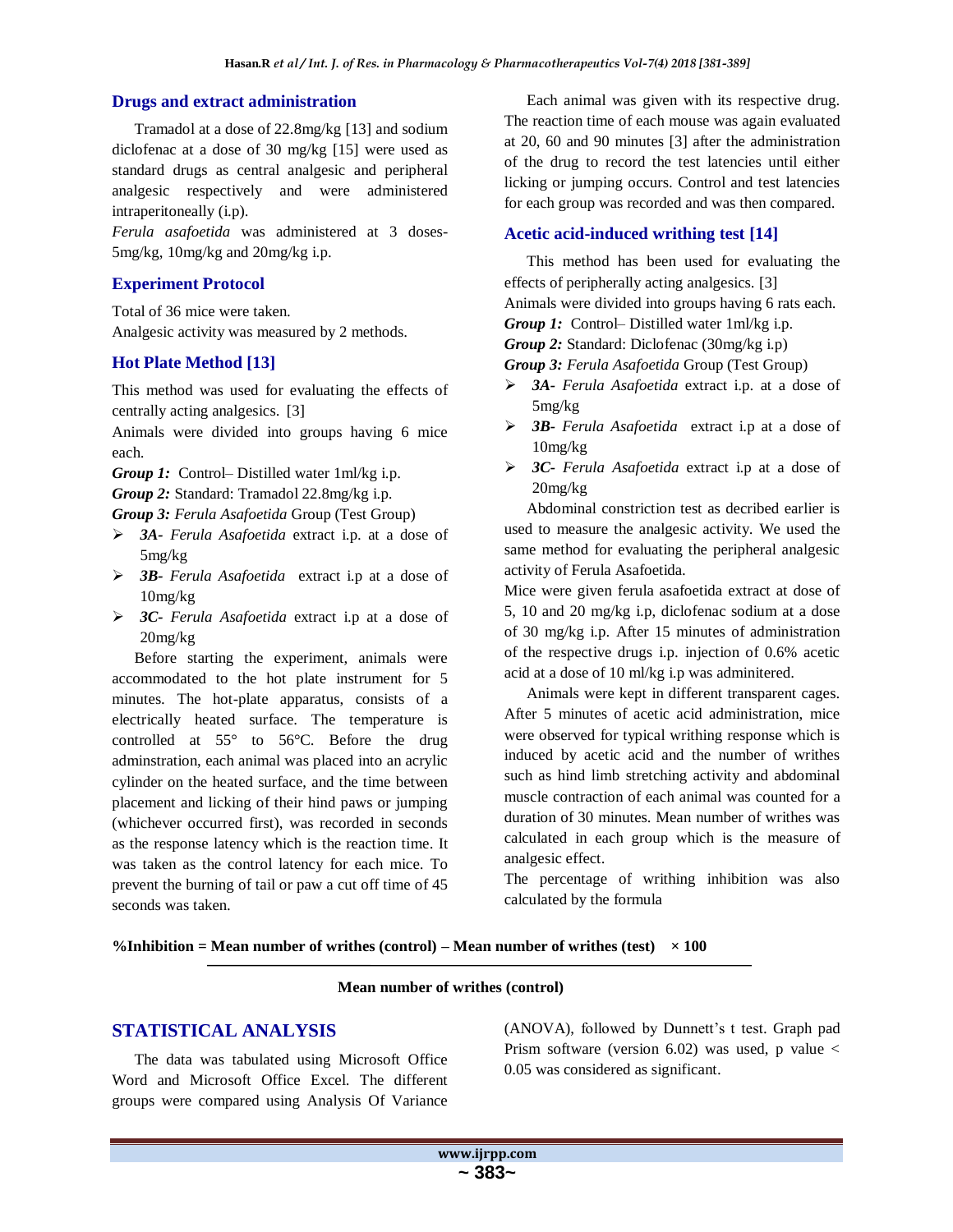## **RESULTS**

#### **Hot plate method**

#### **Table 1: Effect of Ferula Asafoetida using Hot Plate followed by the administration of drugs in terms of Reaction Time.**

| Groups          | 0 min<br>Mean ± SD in sec    | 20 min<br>Mean $\pm$ SD in sec    | 60 min<br>Mean ±SD in sec      | 90 min<br>Mean $\pm$ SD in sec | P value<br>F value           |
|-----------------|------------------------------|-----------------------------------|--------------------------------|--------------------------------|------------------------------|
| <b>CONTROL</b>  | 5.100±0.7483                 | 5.333±0.5317                      | 5.033±0.5241                   | 4.883±0.6047                   | $P = 0.6428$<br>$F = 0.5675$ |
| <b>TRAMADOL</b> | $5.317 \pm 0.4262$           | $9.750\pm0.7396*$ +               | $16.10\pm1.198$ <sup>*</sup> + | $9.300 \pm 0.7211$ *+          | p < 0.0001<br>$F = 177.7$    |
| FA 5 mg/kg      | 5.500±0.4382                 | 5.350±0.5541#                     | 4.967±0.5046#                  | 5.017±0.6306#                  | $P = 0.2744$<br>$F = 1.392$  |
| FA 10 mg/kg     | 5.067±0.4676                 | 8.017±0.3061*#+                   | $9.933 \pm 0.5750^* + \#$      | $7.783 \pm 0.2787$ *+#         | p< 0.0001<br>$F = 133.5$     |
| FA 20 mg/kg     | 5.050±0.3728                 | $9.183 \pm 0.5154$ <sup>*</sup> + | 14 85+1 326*+                  | 8.450±0.9711*+                 | p < 0.0001<br>$F = 127.7$    |
| <b>ANOVA</b>    | $P = 0.4830$<br>$F = 0.8925$ | p < 0.0001<br>$F = 87.62$         | p < 0.0001<br>$F = 204.5$      | p < 0.0001<br>$F = 53.33$      |                              |

**\*When compared with baseline (p<0.05) # When compared with standard; (p<0.05)**

**+ When compared with control; (p<0.05)**

Data analyzed using one way analysis of variance (ANOVA) followed by Dunnet's test. Values are expressed as mean  $\pm$  SD (n = 6 in each group) Where,  $min = minutes$ ;  $SD = Standard Deviation FA$ = Ferula Asafoetida. All drugs were administered i.p (intraperitoneally)

**Table 1** shows that there is no significant difference in the baseline values (0min) in any of the groups and there was no significant difference at 0min, 20, 60, 90 mins within the control group. There is significant increase in the reaction time at 20mins, 60mins, and 90 mins in the tramadol group when compared with the baseline values (0min) and control group. There was no significant difference in Ferula

asafaoetida 5mg/kg group when compared to the control group. There is significant increase in the reaction time at 20mins, 60mins, and 90 mins in the Ferula Asafoetida (10mg/kg and 20mg/kg) groups when compared with the baseline values (0min) and the control group.

Though there was increase in reaction time in FA 10mg/kg group when compared to the control group but it was not statistically similar when compared to tramadol group.

There was no statistically significant difference between FA 20mg/kg group when compared with Tramadol Group.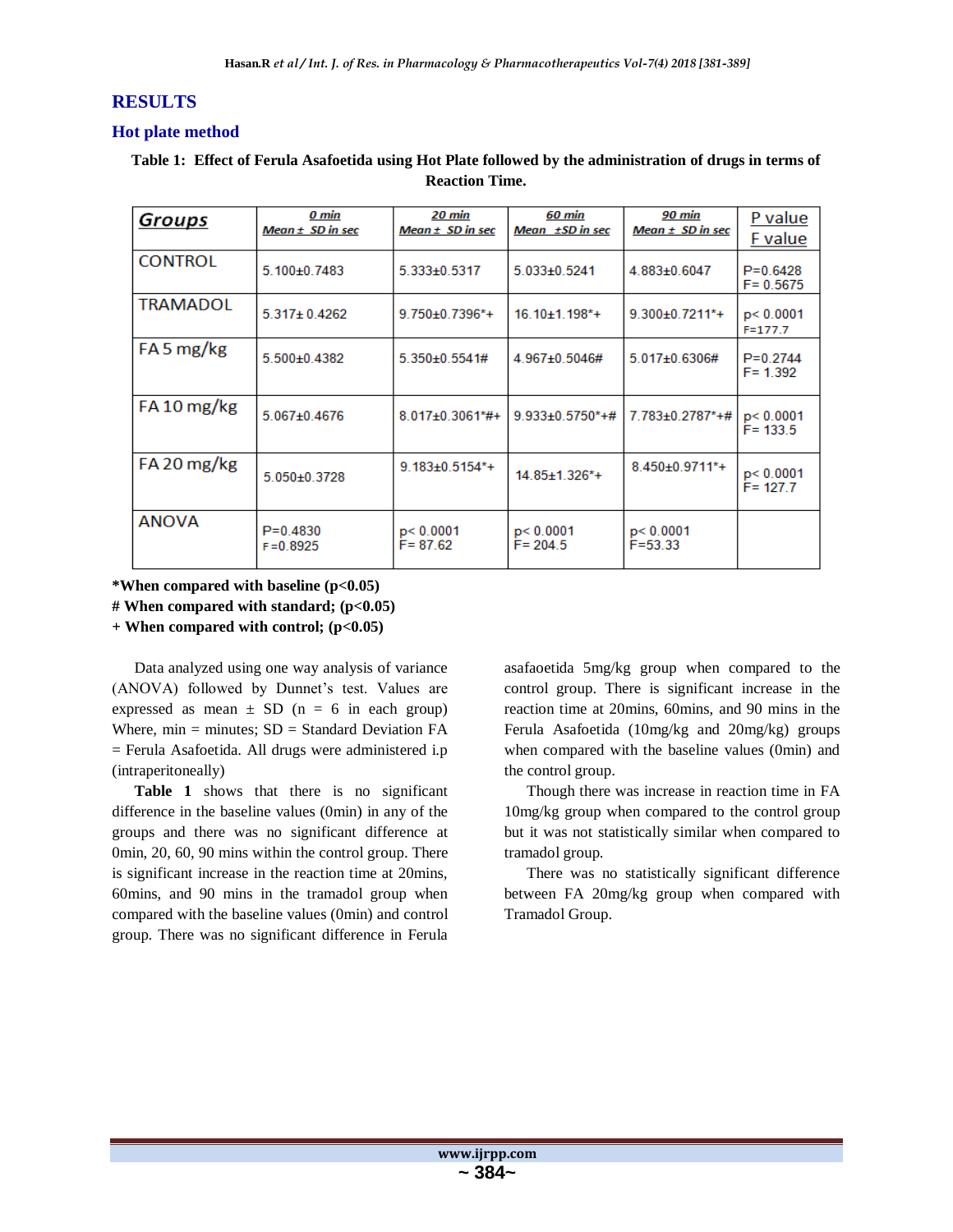

**Fig. 1. The difference in mean change in reaction time at 0, 20, 60 and 90 minutes using hot plate test. (n=6).**

- \*When compared with baseline  $(p<0.05)$
- # When compared with standard; (p<0.05)
- $+$  When compared with control; ( $p<0.05$ )

**Fig.1.** shows that there is significant increase in reaction time in tramadol group, ferula asafoetida group 10mg/kg and ferula asafoetida group 20 mg/kg at 20min, 60min and 60 min when compared to the control group. There is significant increase in tramadol group, ferula asafoetida group 10mg/kg and ferula asafoetida group 20 mg/kg groups at 20min,

60min and 60 min when compared to the baseline values. There is no significant difference in ferula asafoetida 5mg/kg group at any different time points when compared to the control group. There is no statistically significant difference between FA 20mg/kg group when compared with Tramadol Group.

#### **Acetic Acid induced Writhing**

**Table 2.** Demonstration of the effect of ferula asafoetida on acetic acid-induced writhing in mice.

| Groups                                            | <b>Number of Wriths</b>                                                                                                                                                                                   | Percentage Inhibition |  |  |  |
|---------------------------------------------------|-----------------------------------------------------------------------------------------------------------------------------------------------------------------------------------------------------------|-----------------------|--|--|--|
|                                                   | <b>Mean±SD</b>                                                                                                                                                                                            |                       |  |  |  |
| Control                                           | 105.8±5.076                                                                                                                                                                                               |                       |  |  |  |
| Diclofenac                                        | 29.50±3.564*                                                                                                                                                                                              | 71.7%                 |  |  |  |
| FA 5mg/kg                                         | 92.00±4.604*#                                                                                                                                                                                             | 13.24%                |  |  |  |
| FA 10mg/kg                                        | 62.00±6.693*#                                                                                                                                                                                             | 41.50%                |  |  |  |
| FA 20mg/kg                                        | 33.83±2.927*                                                                                                                                                                                              | 68.11%                |  |  |  |
| P Value < 0.0001. F Value= 307.6                  |                                                                                                                                                                                                           |                       |  |  |  |
|                                                   | Data analyzed using one way analysis of variance (ANOVA) followed by Dunnet's test. Values are<br>expressed as mean ± SD (n = 6 in each group) Where, SD = Standard Deviation FA = Ferula Asafoetida. All |                       |  |  |  |
| drugs were administered i.p (intraperitoneally)   |                                                                                                                                                                                                           |                       |  |  |  |
| *When compared to control (p<0.05)                |                                                                                                                                                                                                           |                       |  |  |  |
| $\bullet$ # when compared to standard (p $(0.65)$ |                                                                                                                                                                                                           |                       |  |  |  |

# when compared to standard (p<0.05)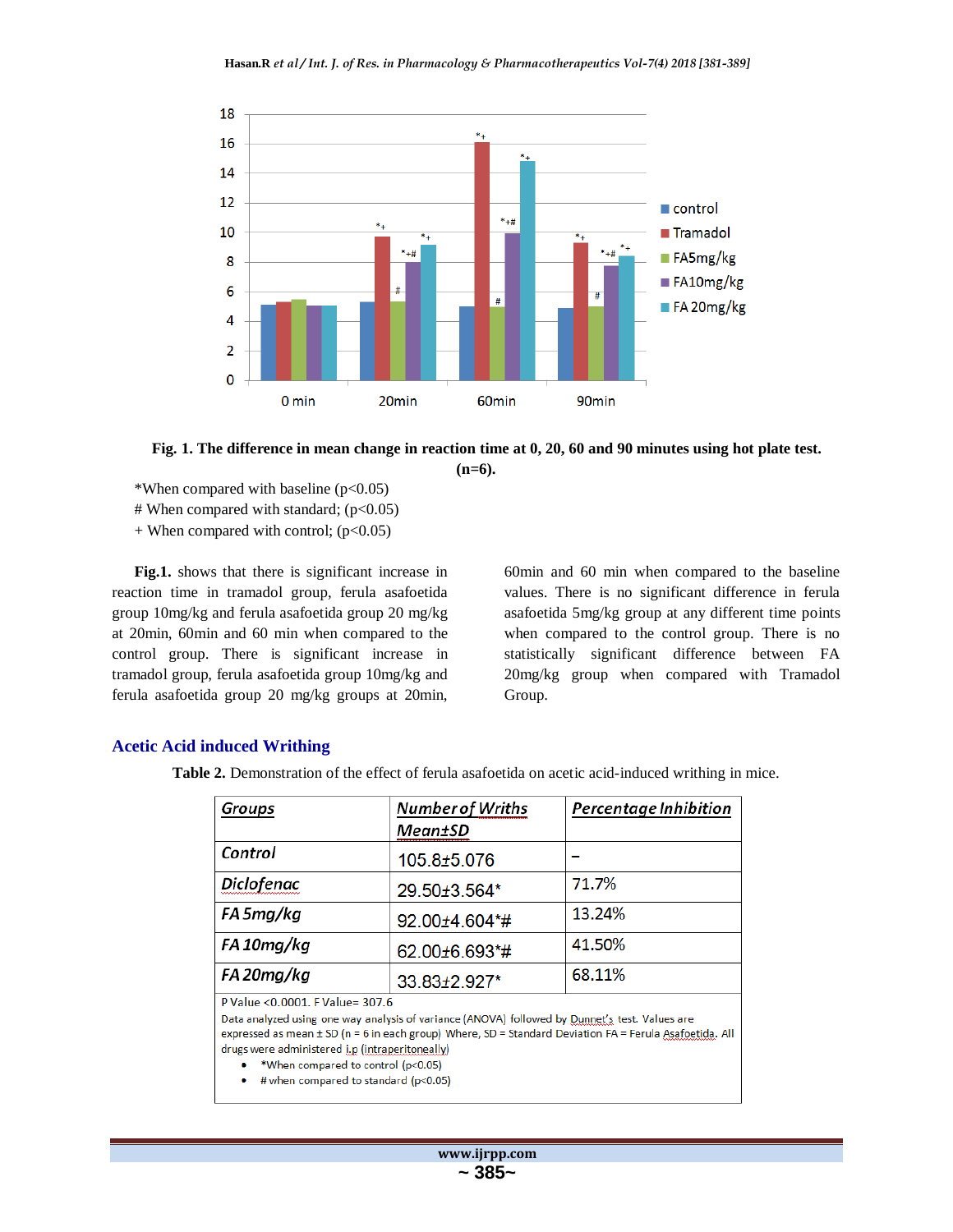Table 2 and Figure 2 shows the peripheral analgesic effect of ferula Asafoetida using acetic acid induced writhing model. There is a significant decrease in number of wriths in all the groups as compared to the control group. The percentage of inhibition of writhing in all the groups was

significantly more as compared to control group. Maximum percentage inhibition of writhes was observed by FA 20 mg/kg group i.e; 68.11%, which had no significant difference diclofenac group which was taken as standard indicating that FA 20mg/kg group had comparable peripheral analgesic activity.



**Figure 2: Effect of drugs on acetic acid induced writhing.**

#### **DISCUSSION**

Pain refers to ill-defined sensations, leading to disabling conditions and is associated with many illnesses. Analgesics are the cornerstone in the management of pain but they are associated with many limitations. Consuming herbal drugs could be the promising agents for the management of pain. Therefore, we evaluated the central and peripheral analgesic activity of *Ferula asafetida*.

In this study, we investigated the analgesic activity of *Ferula Asafoetida* at three different doses (5mg/kg, 10mg/kg and 20mg/kg). Both central and peripheral analgesic activity of ferula asafoetida were investigated and compared with the standard treatment, Tramadol and Diclofenac respectively. In hot plate method, it was observed that there is a

significant increase in the reaction time at all time points in the tramadol group when compared with the baseline values (0min) and when compared to the control group. There was significant increase in the reaction time at all time points in the *Ferula Asafoetida* (10mg/kg and 20mg/kg) groups when compared with the baseline values (0min) and when compared with the control group. The results of *Ferula asafoetida* 20mg/kg group was comparable to the standard Tramadol group. Therefore, it was found that Ferula Asafoetida 20mg/kg has a central analgesic activity.

In acetic acid induced writhing model, the peripheral analgesic effect of *Ferula Asafoetida* was also observed. There was a significant decrease in number of wriths in all the groups as compared to the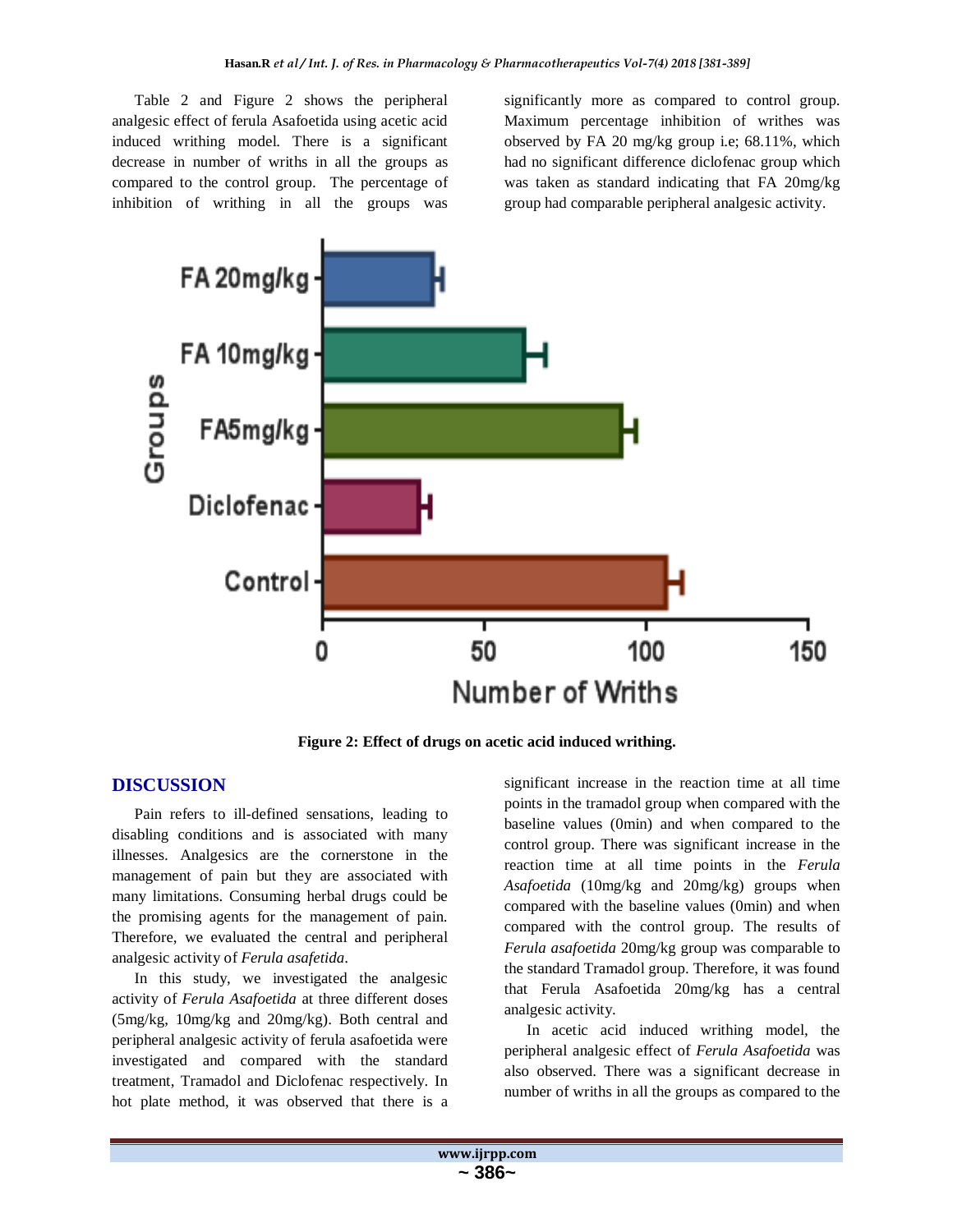control group. The percentage inhibition of writhing in all the groups was significantly higher as compared to control group but the maximum percentage inhibition of writhes was observed in ferula asafetida 20 mg/kg group i.e; 68.11%, which had no significant difference when compared to Diclofenac group which was taken as standard. Therefore, this study showed that *Ferula Asafoetida* 20mg/kg has a peripheral analgesic activity also.

Peripheral pain is caused by release of various endogenous substances such as histamine, bradykinins and substance P. The Local peritoneal receptors are thought to be involved in peripheral pain. [15] It can also be caused by increased release of arachadonic acid which activates Cyclo-oxygenase (COX) pathway resulting in increased synthesis of prostaglandins [16] which sensitizes the nerve endings by acting on prostaglandin E2 receptor and transmit pain and to the brain leading to writhing response. [17] Therefore, we propose that ferula asafetida inhibits the release of arachadonic acid which further inhibits the production of prostaglandins leading to reduction in pain and increment in pain threshold, therefore, it has peripheral analgesic activity.

Central pain involves higher brain Functions mediated by supraspinal reflex to stimulate pain. [18] Thermal noxious stimuli is important for centrally mediated pain and is believed to be associated with activation of pain pathways. Opioid receptors are present in many regions of the nervous system that are involved in pain transmission and control, including primary afferent neurons, spinal cord, midbrain and thalamus. The opioids produce analgesia by actions at several levels of the nervous system, in particular, inhibition of neurotransmitter release from the primary afferent terminals in the spinal cord and activation of descending inhibitory controls in the midbrain. [11] Therefore, the central analgesic effect of ferula asafoetida might be associated with opioid pain inhibitory pathways.

K.Abo-EL-Sooud et al., [19] suggested that *Ferula asafoetida* extract exerted a good analgesic effect on chemically induced writhing and on tail flick model. He observed that the central analgesic activity of *ferula asafoetida* extract is more prominent than the peripheral analgesic activity. The extract exerted a significant increase in the latency in tail flicking by tail flick method. He suggested that the inhibition of prostaglandin synthesis mechanism seems to have peripheral analgesic effect. [20] The extract also seems to have morphine like effects, which explains its central analgesic effect. In our our study it was observed that *Ferula asafoetida* is equally effective in reducing central as well as peripheral pain.

Seyyed Majid Bagheri. et al., [5] evaluated the antinociceptive and anti-inflammatory effects of ferula asafetida. The results demonstrated that *ferula asafoetida* at a dose of 10mg/kg has the highest antinociceptive activity. He suggested the possible mechanism for *Ferula asafoetida* could be due to lipoxygenase and/or cyclooxygenase pathway inhibition in the arachidonic acid cascade, peripherally. They also examined anti-inflammatory activity of asafetida using the carrageenan induced paw edema in mice [21] this could be due to the monoterpenes, present in the plant. [22]. Umbelliprenin, which is one of the sesquiterpene coumarins of asafetida, has the potential to inhibit the 5-lipoxygenase activity and shows the antiinflammatory action. [23] In our study we observed that ferula asafetida has a dose dependant effect in reducing pain and maximum efficacy was observed at  $20$ mg/ $kg$ .

Appendino et al., [24] demonstrated that sesquiterpene dienones which has fetidones A and B and sesquiterpene coumarin ethers such as 8-acetoxy-5- hydroxyumbelliprenin are potent nuclear factorkB–inhibitors.

S.M. Bagheri et al., [11] investigated antinociceptive activity of asafoetida on neurogenic and chronic pain in mice. The results demonstrated that *Ferula asafoetida* decreased acetic acid induced writhing in an inverse dose dependent manner, in which the lowest dose, 25 mg/kg and moderate dose 50 mg/kg produced significant analgesic effect which was comparable to sodium diclofenac. He suggested that the analgesic activity of *Ferula asafoetida* might be because of blocking of visceral receptors or due to the inhibition of prostaglandin synthesis. The results also demonstrated the central analgesic activity on hot-plate test and is thought to involve opioid pain inhibitory pathways. The results of this study was in concordance with our study.

Most of the Published articles are based on the evaluation in anti- inflammatory, anti oxidant and antinociception effects. Therefore, further studies are still needed to confirm the probable mechanism of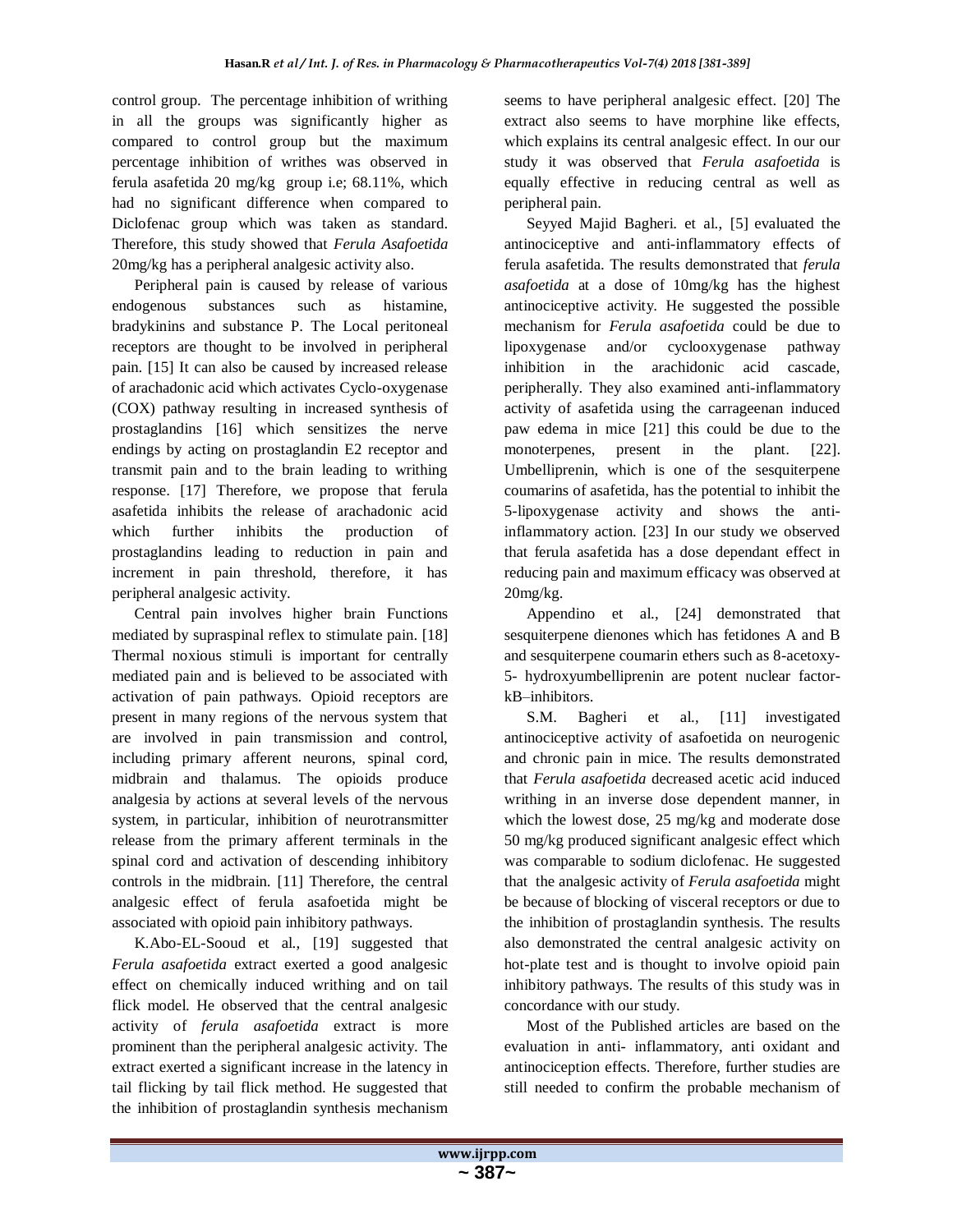analgesic action. Clinical Trials are also required to further establish the clinical efficacy.

#### **CONCLUSION**

The present study demonstrated that *Ferula Asafoetida* extract 20mg/kg has a potent analgesic activity. The central analgesic activity may be associated with opioid pain inhibitory pathways and the peripheral analgesic activity may be associated with inhibition of prostaglandin synthesis. It is therefore needed to improvise the available commercial bulk of *Ferula asafoetida* so as to meet the natural requirement of this valuable product. Improved varieties with enhanced drug yields may hold a great promise.

### **REFERENCES**

- [1]. Merskey H, Bugduk N. Classification of Chronic Pain. Descriptions of Chronic Pain Syndromes and Definitions of Pain Terms. Seattle, WA: IASP Press; 2, 1994.
- [2]. Clifford. J Woolf .What is this thing called pain?. Journal of Clinical Investigation. 120(11), 2010, 3742–4.
- [3]. Voghel ,Drug Discovery and Evaluation 2, chapter H
- [4]. Jage J. Opioid tolerance and dependence. Do they matter? Eur J Pain. 9, 2005, 157–162.
- [5]. Bagheri S, Hedesh S, Mirjalili A, Dashti-R M. Evaluation of Anti-inflammatory and Some Possible Mechanisms of Antinociceptive Effect of Ferula assa foetida Oleo Gum Resin. Journal of Evidence-Based Complementary & Alternative Medicine. 21(4), 2016, 271-276.
- [6]. Rang HP, Dale MM, Ritter JM. Pharmacology. New York: Churchill Livingston; 1998, 25- 33.
- [7]. Golmohammadi F. Medical plant of Ferula assafoetida and its cultivating, main characteristics and economical importance in South Khorasan province - east of Iran, Technical Journal of Engineering and Applied Sciences. 3(18), 2013, 2334-46.
- [8]. Mahendra P. and Bisht S. Ferula asafoetida: Traditional uses and pharmacological activity, Pharmacogn Rev. 6(12), 2012, 141–46.
- [9]. Amalraj A, Gopi S. Biological activities and medicinal properties of Asafoetida: A review. Journal of Traditional and Complementary Medicine. 7(3), 2017, 347-359.
- [10]. Sultana A, Asma K, Rahman K and Rahman S Oleo-gum-resin of Ferula asafoetida: A traditional culinary spice with versatile pharmacological activities. Research Journal of Recent Sciences. 4, 2015, 16-22
- [11]. Bagheri S.M., Dashti-R M.H. and Morshedi A., Antinociceptive effect of Ferula assafoetida oleo-gum- resin in mice, Research in Pharmaceutical Sciences. 9(3), 2014, 207-12.
- [12]. Jha P, Mazumdar B, Bhatt J. Analgesic activity of venlafaxine and its interactions with tramadol, celecoxib and amlodipine in mice. Indian Journal of Pharmacology. 38(3), 2006, 181.
- [13]. Bagheri SM, Keyhani L, Heydari M, Dashti-R MH. Antinociceptive activity of Astragalus gummifer gum (gum tragacanth) through the adrenergic system: an in vivo study in mice. J Ayurveda Integr Med. 6, 2015, 19- 23.
- [14]. Collier HOJ, Dinneen LC, Johnson CA, Schneider C. The abdominal constriction response and its suppression by analgesic drug in the mouse. Br J Pharmacol Chemother. 36, 1968, 313-320.
- [15]. Debasis Mishra et al. An experimental study of analgesic activity of selective COX-2 inhibitor with conventionalNSAIDs. Asian Journal of Pharmaceutical and Clinical Research. 4(1), 2011, 78-81
- [16]. A.R.Ronaldo, L.V.Mariana, M.T.Sara, B.P.P.Adriana, P.Steve, S.H.Ferreira, Q.C.Fernando; Involvement of resident macrophages and mast cells in the writhing nociceptive response induced by zymosan and acetic acid in mice, Eur. J. Pharmacol., 387, 2000, 111-118.
- [17]. M.Hosoi; Prostaglandin E(2) has antinociceptive effects through EP(1) receptor in the ventromedial hypothalamus in rats, Pain, 83, 1999, 221-227.
- [18]. Sook-Ha Fan, Noraisah Akbar Ali, Dayang Fredalina Basri. Evaluation of Analgesic Activity of the Methanol Extract from the Galls of Quercus infectoria (Olivier) in Rats. Evidence-Based Complementary and Alternative Medicine, 2014, 1-6.
- [19]. K.Abo-EL-Sooud, A.Goudah, Manal M.A.Yousef. The antinociceptive and anti-inflammatory activities of ferula assafoetida gum in rodent model. Natural Products An Indian Journal. 10(1), 2014, 22-26.